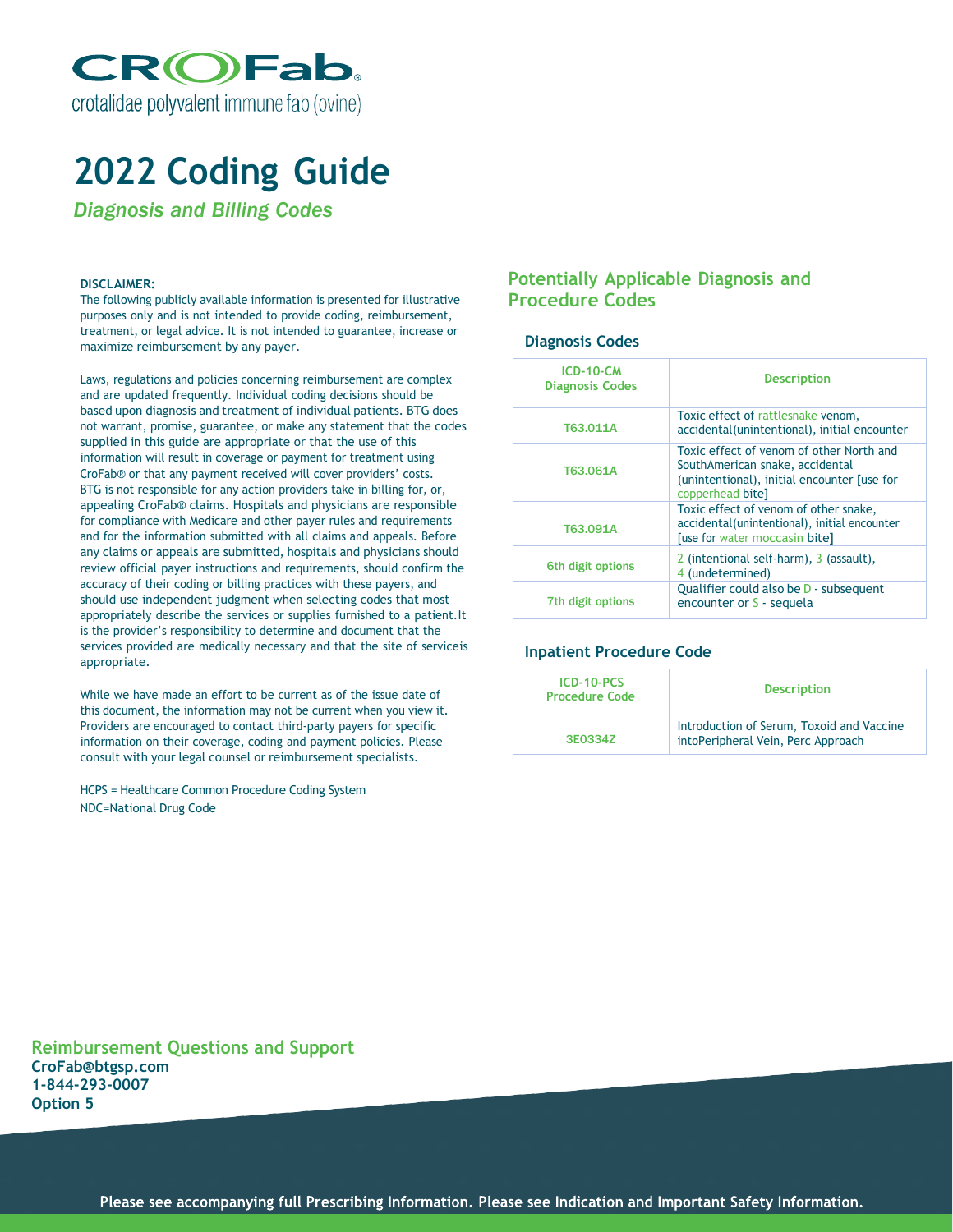

# **2022 Coding Guide**

*Diagnosis and Billing Codes*

## **Potentially Applicable MS-DRG and Other Codes**

## **MS-DRG Codes**

| <b>MS-DRG Codes</b> | <b>Description</b>                                                                     |
|---------------------|----------------------------------------------------------------------------------------|
| 917                 | Poisoning and toxic effects of drugs with<br>major complications/co-morbidity (MCC)    |
| 918                 | Poisoning and toxic effects of drugs without<br>major complications/co-morbidity (MCC) |

CroFab® reimbursement is part of the diagnosis-related group (MS-DRG) payment weight in the Medicare Part A Inpatient Prospective Payment System payment equation. Medicaid reimbursement (FFS and ManagedCare) will vary by state. For other payors, specific benefit coverage and reimbursement varies by provider contract.

## **Revenue Codes**

| <b>Revenue Codes</b> | <b>Description</b>              |
|----------------------|---------------------------------|
| 0450                 | Emergency department visit      |
| 0636                 | Drugs requiring detailed coding |

## **CPT Codes**

| <b>CPT Code</b> | <b>Description</b>                                                                                                                                                                                                                                                                                           |
|-----------------|--------------------------------------------------------------------------------------------------------------------------------------------------------------------------------------------------------------------------------------------------------------------------------------------------------------|
| 96365           | IV for therapy, prophylaxis, or diagnosis (specify substance or<br>drug); initial up to 1 hour                                                                                                                                                                                                               |
| 85027           | Blood count (CBC), automated (Hgb, Hct, RBC, WBC, and<br>platelet count)                                                                                                                                                                                                                                     |
| 85384           | Fibrinogen, activity                                                                                                                                                                                                                                                                                         |
| 85610           | Prothrombin time                                                                                                                                                                                                                                                                                             |
| 90471           | Immunization administration (includes percutaneous,<br>intradermal, subcutaneous, or intramuscular injections); 1<br>vaccine (single or combination vaccine/toxoid)                                                                                                                                          |
| 90714           | Tetanus and diptheria toxoids adsorbed (Td), preservative<br>free, when administered to individuals 7 years or older for<br>intramuscular use                                                                                                                                                                |
| 96366           | IV for therapy, prophylaxis, or diagnosis (specify substance or<br>drug); each additional hour                                                                                                                                                                                                               |
| 99285           | ER visit for the evaluation and management of a patient,<br>which requires 3 key components within the constraints<br>imposed by the urgency of the patients clinical condition<br>and/or mental status: Comprehensive history, comprehensive<br>examination, and medical decision making of high complexity |

## **HCPCS Code – Commercial Players**

| <b>HCPCS Code</b> | <b>Description</b>                                                                                       |
|-------------------|----------------------------------------------------------------------------------------------------------|
| 10840             | Crotalidae Polyvalent Immune Fab (Ovine),<br>up to 1 gram (one unit should be reported<br>for each vial) |

Commercial payers may request the product-specific HCPCS code for reimbursement of CroFab® in the outpatient setting. Please consult the appropriate payer for specific coverage and reimbursement requirements.

## **NDC**

| NDC.          | <b>Description</b>                                     |
|---------------|--------------------------------------------------------|
| 50633-110-12  | Use NDC#: 50633-110-12 when 10 digits<br>are required  |
| 50633-0110-12 | Use NDC#: 50633-0110-12 when 11 digits<br>are required |

CroFab® is supplied as a carton that contains 2 vials of product (diluent not included). Each vial of CroFab® contains up to 1 gram of lyophilized total protein and not less than the indicated number of mouse LD50 (50% lethal dose) neutralizing units.

## **APC**

| <b>APC</b> | <b>Description</b>      |
|------------|-------------------------|
| 5025       | Level 5 Type A ED Visit |

**Reimbursement Questions and Support CroFab@btgsp.com 1-844-293-0007 Option 5**